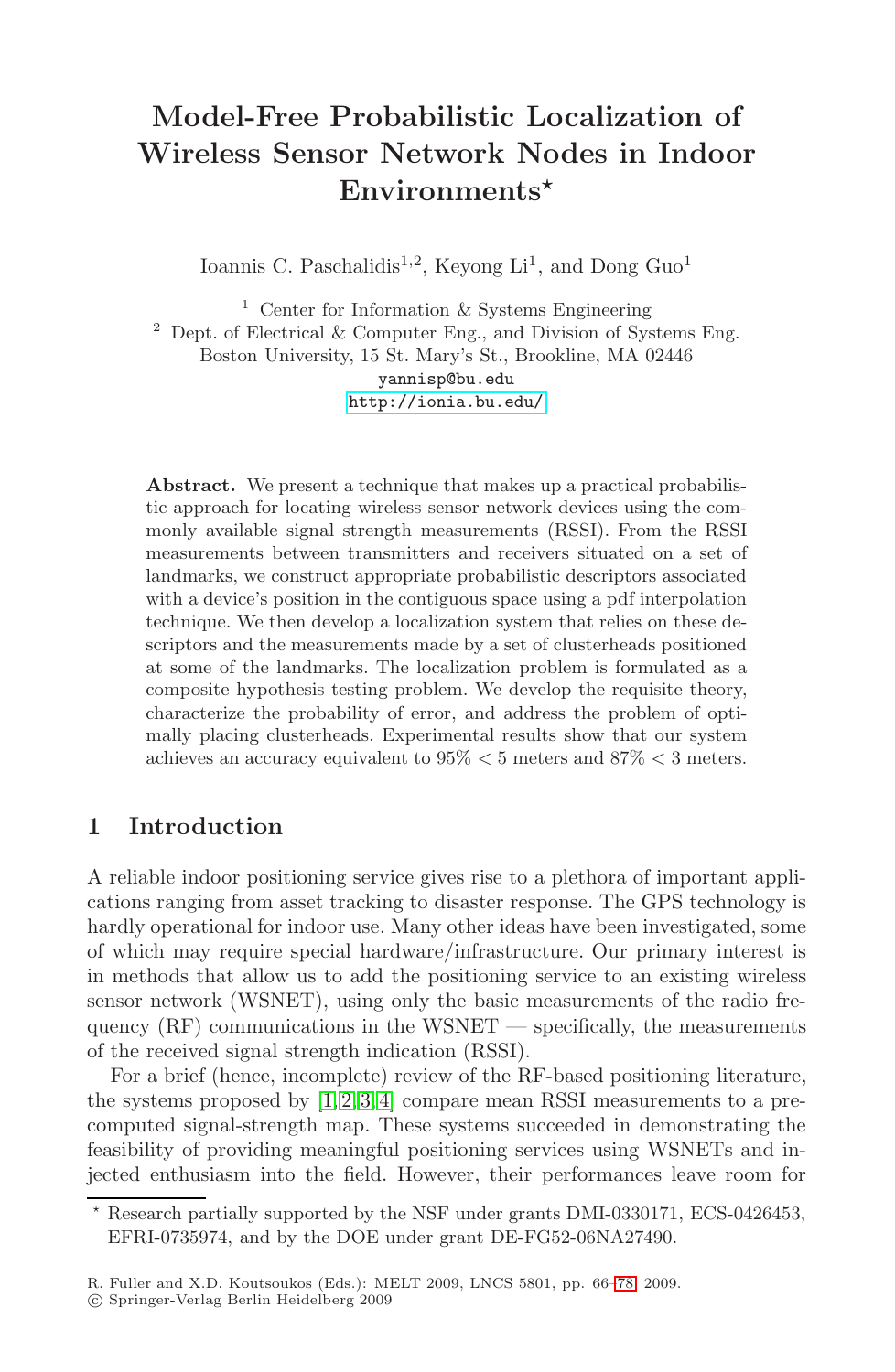improvement. Many other works followed. [5] improved upon [1] by taking the probabilistic nature of the problem into account. Another class of systems such as [6,7] use stochastic triangulation techniques relying on some path loss model, in which the modeling error can lead to inaccuracy. In contrast, our approach is model-free and based solely on actual measurements. Our earlier related work has been shown to reduce the mean error distance by a factor of 3.5 compared to stochastic triangulation; see [8]. References to many other systems can be found in [9].

Despite the rich literature, some fundamental questions remain. The present paper not only describes a successful positioning system, but also suggests a set of formal techniques that proved to work well in the real setting. Our approach is stochastic in nature. Localization is done relative to a *landmark graph*, whose nodes are a chosen set of landmarks, and whose edges exist between any two nodes if the corresponding landmarks are in contiguous geographical areas. The device's position is mapped either to a node of the landmark graph if the device is in its vicinity, or to an edge if the device is in the area between two landmarks.

Choosing not to assume any model that describes signal propagation and postulates a way in which signal strength decreases with distance, our system is solely based on the measurements obtained at the landmarks. Naturally, we would want to use as few measurements as possible to achieve a desirable level of accuracy. In essence, our work suggests that the accuracy achieved is on the order of the landmark density and this provides a rule-of-thumb for designing a localization system. The interpolation technique between probability distributions we use in constructing location profiles is aimed at "generalizing" the discrete measurements at our disposal into descriptors that can cover a broader area and are not so sensitive to the exact position at which the measurements are taken.

As mentioned, the accuracy we achieve substantially outperforms stochastic triangulation approaches. It should be judged bearing in mind the density of the clusterheads used by our system. We note that the ratio of (possible discrete) locations to clusterheads is relatively high in our system compared to alternative approaches, implying that the deployment cost is low. Proximity-based systems, for instance, require many more clusterheads to achieve the level of accuracy we report.

**Notation.** We use bold lower case letters for vectors, bold upper case letters for matrices, and  $T$  denotes transpose. Our discussions will involve both probability density functions (pdfs) and probability mass functions (pmfs). With a slight abuse of terminology, we will use the term pdf throughout.

## **2 Problem Formulation**

Consider the problem of locating a wireless sensor network device in a contiguous space  $\mathscr X$ , which typically corresponds to some indoor environment. First, we map this space with landmarks and areas connecting the landmarks — in other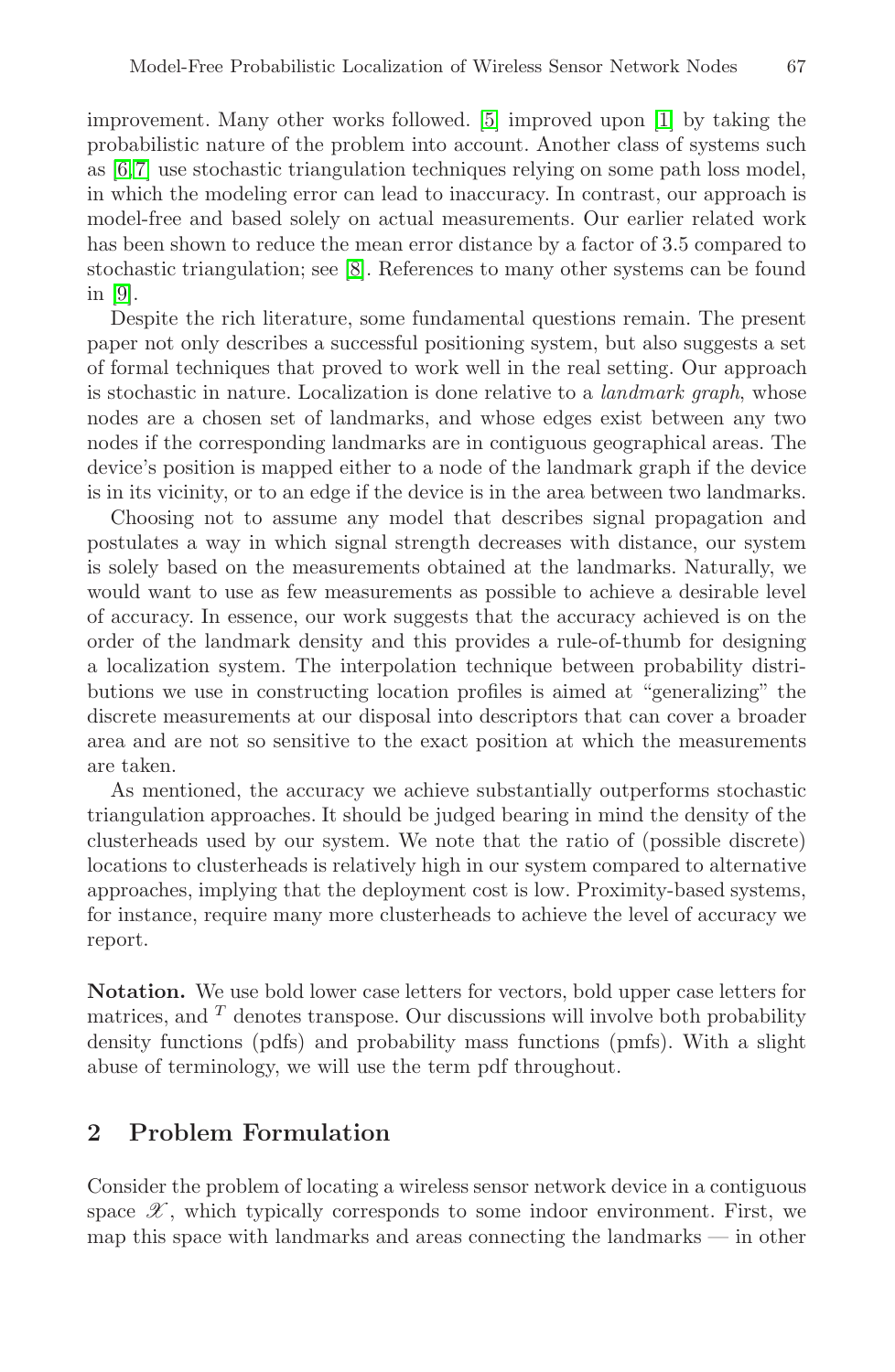words, a landmark graph. Denote the set of landmarks (nodes of the graph) by  $\mathcal{V} = \{V_i | i = 1, ..., M\}$ , and the areas between landmarks (the edges) by  $\mathscr{E} = \{E_{ij} | i = 1, ..., M, j > i, V_j \in \mathcal{N}_i\}$ , where  $\mathcal{N}_i$  is the set of neighboring landmarks of  $V_i$ . With a slight abuse of notation, we sometimes also write  $j \in \mathcal{N}_i$ if  $V_j$  ∈  $\mathcal{N}_i$  and  $(i, j)$  ∈  $\mathcal{E}$  when  $E_{ij}$  ∈  $\mathcal{E}$ . In what follows, a *location* refers to either a node or an edge. The set of all locations will be denoted by  $\mathscr{L} = \{L_l | l =$  $1 \ldots, N$ , where  $N = M + |\mathscr{E}|$ .

The next step is profiling, i.e., to associate to various locations appropriate probabilistic descriptors of some features of the wireless signal. Here we use the RSSI, which is measured between all pairs of landmarks. (Additional RF features may also be used if available.) Let  $Y^{(k)} \in \{\eta_1, \ldots, \eta_H\}$  be the RSSI received at landmark k. We then have a collection of empirical distributions:

<span id="page-2-2"></span><span id="page-2-0"></span>
$$
q_i^{(k)}(y) = \text{Freq}(Y^{(k)} = y|V_i), \ i, k = 1, \dots, M,
$$
\n(1)

<span id="page-2-1"></span>where k is the index of the receiving landmark and  $i$  is the index of the transmitting landmark. Using these empirical distributions, we build the probabilistic descriptors of all locations using methods introduced in the sections that follow. As the result of profiling, we obtain a pdf of RSSI that characterizes the signals transmitted from each location and received at [ea](#page-2-0)ch landmark. In fact, for improved robustness we associate with each location a family of pdfs parametrized by vectors  $\theta_i$  and  $\theta_{ij}$ , respectively. These are the location descriptors or profiles:

$$
p_i^{(k)}(\cdot | \theta_i), \ i = 1, \dots, M, \ k = 1, \dots, M; \tag{2}
$$

$$
p_{ij}^{(k)}(\cdot|\boldsymbol{\theta}_{ij}), (i,j) \in \mathscr{E}, k = 1, \dots, M.
$$
 (3)

In the above, the pdf families listed correspond to the nodes (cf. (2)) and the edges (cf. (3)) of the landmark graph, respectively. Equivalently, we may list the pdf families in terms of the locations, with the notation

$$
p_{Y^{(k)}|\theta_l}(\cdot), \ l = 1, \ldots, N, \ k = 1, \ldots, M,
$$
\n(4)

<span id="page-2-3"></span>where l corresponds to a location  $-$  either a node or an edge. The former notation will be used when we discuss profiling, while the latter will be used in localization. Clusterhead [pl](#page-2-0)ac[e](#page-2-1)ment will place  $K \leq M$  clusterheads (one can think of a [lim](#page-2-2)ited clusterhead "budget") at some of the landmarks, which will listen to the signals transmitted by the wireless device. Localization is done by "comparing" the clusterheads' RSSI measurements with the location profiles.

## **3 Profiling**

This section focuses on how to generate the location profiles (2), (3) using the empirical RSSI distributions (1). The key technique is the interpolation of pdfs.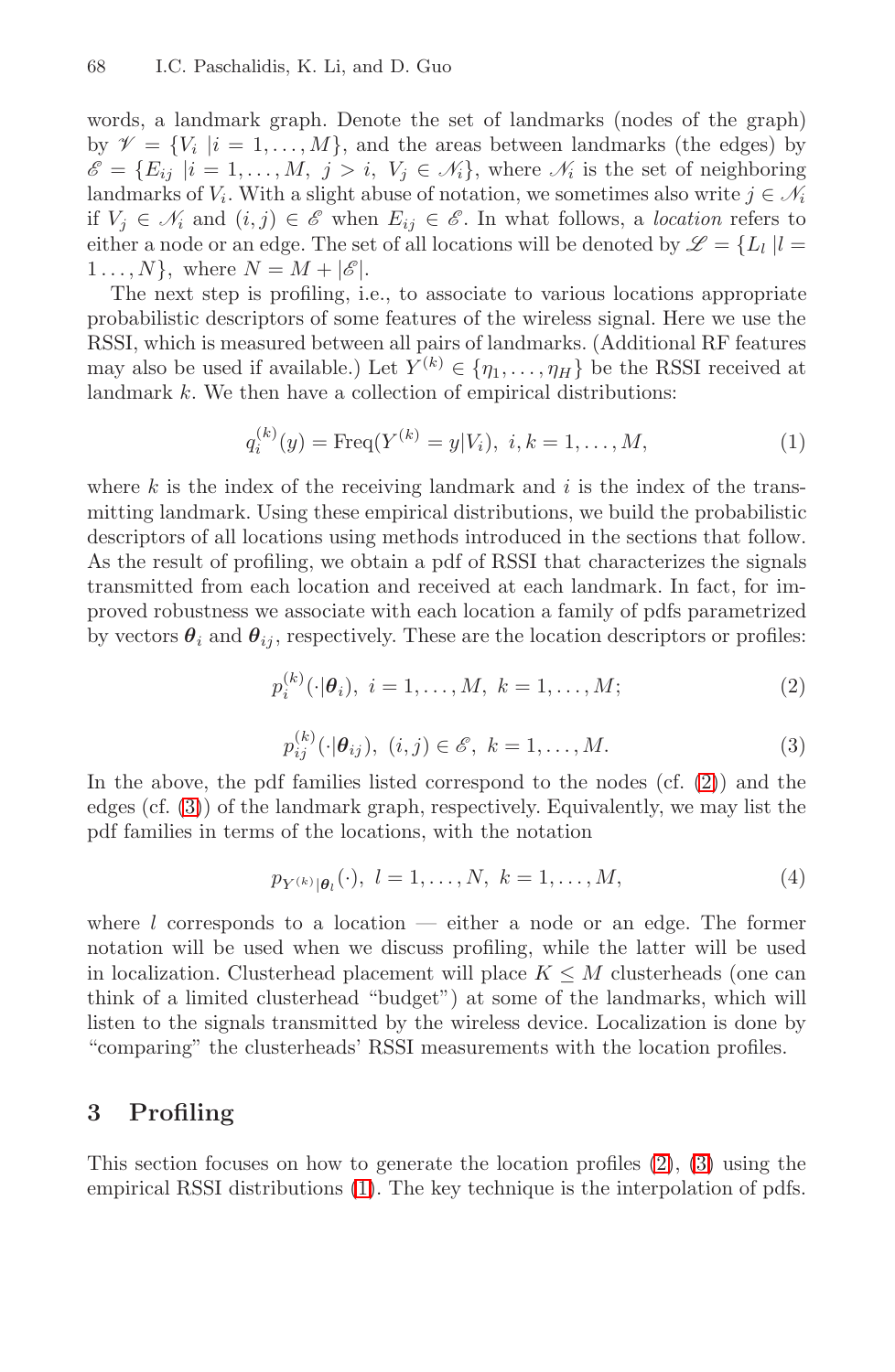#### **3.1 Interpolation of PDFs**

A naive way of interpolating pdfs is to calculate a simple weighted average. However, one may quickly find that the naive way can produce unnatural results. For example, given two Gaussian pdfs with different means, their naive interpolation always has two peaks.

A more sophisticated approach has appeared in the statistical physics literature [10], which we adopt with some generalizations. Given K pdfs,  $p_1(x)$ ,  $p_2(x), \ldots, p_K(x)$ , let  $\mu_1, \mu_2, \ldots, \mu_K$  and  $\sigma_1^2, \sigma_2^2, \ldots, \sigma_K^2$  be their means and variances, respectively. Let  $\rho \in \mathbb{R}^K$  with elements  $\rho_1, \rho_2, \ldots, \rho_K \in [0, 1]$  satisfying  $\sum_{i=1}^{K} \rho_i = 1$ . We are now seeking an interpolation  $p_\rho(x)$ , whose mean and variance are  $\mu_{\rho} = \sum_{i=1}^{K} \rho_i \mu_i$  and  $\sigma_{\rho}^2 = \sum_{i=1}^{K} \rho_i \sigma_i^2$ . Let

$$
\xi_i(x) = \frac{\sigma_i}{\sigma_{\rho}}(x - \mu_{\rho}) + \mu_i, \ i = 1, \dots, l.
$$

When the random variable takes discrete values, an issue is that the transformation  $\xi(x)$  may produce a value for which probability is not defined. An approximate formula that solves this issue is also provided as follows. Assume that the probabilities are defined for values  $-\infty, \ldots, -1, 0, 1, \ldots, \infty$ . For integers j and l, and for  $i = 1, \ldots, K$ , let

$$
\gamma_{ijl} = \max \left\{ \frac{0,}{\min \left\{ \xi_i(j+0.5) \right\}} - \max \left\{ \frac{\xi_i(j-0.5)}{l-0.5} \right\} \right\},
$$
 (5)

The interpolation formula is then

$$
p_{\rho}(j) = \sum_{i=1}^{K} \rho_i \sum_{l} \gamma_{ijl} \cdot p_i(l). \tag{6}
$$

We call this formula the *linear interpolation*. Similarly to [10], one can prove that  $\mu_{\rho}$  and  $\sigma_{\rho}^2$  are indeed the mean and variance corresponding to  $p_{\rho}(x)$ . From here on, we denote the linear interpolation of the  $K$  pdfs with the coefficient vector  $\rho \in \mathbb{R}^K$  by Interpol $(\rho, p_1, p_2, \ldots, p_K)$ .

#### **3.2 Associating PDF Families to Locations**

It suffices to consider the RSSI profile of all locations observed by a clusterhead placed at one of the landmarks. The index of the clusterhead is thus suppressed in all formulae of this subsection.

First, we "regularize" the empirical pdfs to get rid of zero elements. This is necessary because the size of our sample during profiling is finite. As a result, some RSSI value  $\eta_h$  that is possible but rare for a location  $L_i$  might not be observed during profiling, leaving the hth element of the empirical pdf equal to zero. If we use the empirical pdf directly as the probabilistic descriptor of the location, then when  $\eta_h$  appears, we would rule out  $L_i$  immediately, regardless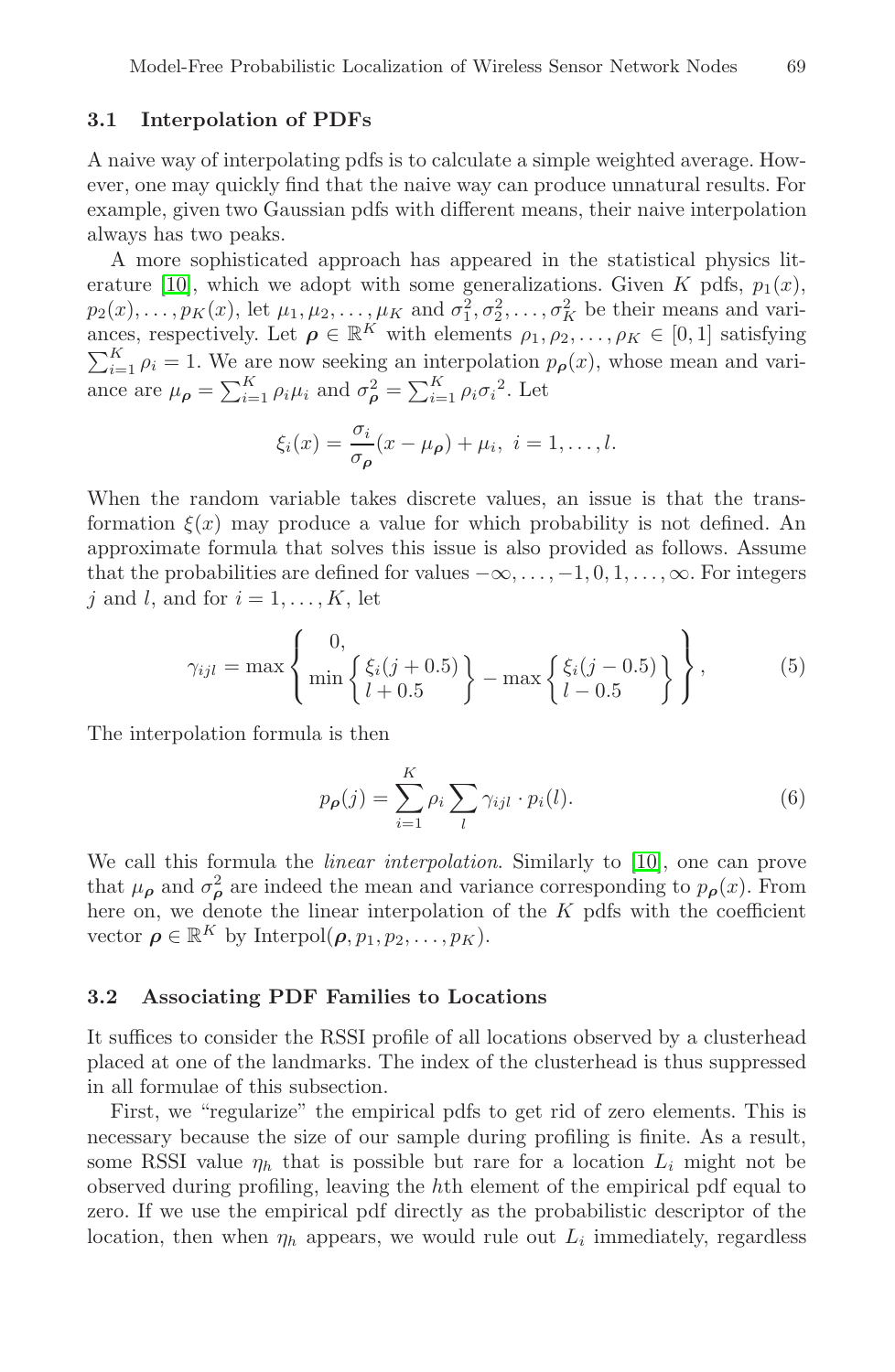of how many total observations are made and how the rest of the observations [rese](#page-12-7)mble the profile of location  $L_i$ . This is clearly undesirable. To solve this pro[blem](#page-12-7), we mix the empirical pdf with a discretized Gaussian-like pdf of the same mean and variance. Namely, let q be an empirical pdf with mean  $\mu$  and variance  $\sigma^2$ . Let  $\phi(\mu, \sigma^2)$  be a Gaussian-like pdf whose domain is discretized to the set  $\{\eta_1,\ldots,\eta_H\}$ . Let  $\gamma \in (0,1)$  be a chosen mixing factor — typically we set  $\gamma$  to a small value such as 0.1 or 0.2. Then the pdf after regularization is  $\tilde{q} = (1 - \gamma)q + \gamma \phi(\mu, \sigma^2).$ 

Second, the landmarks are characterized by pdf-families constructed using interpolation. See [11] for more discussion on the robustness of the pdf-family framework. However, [11] did not provide a formal technique for constructing the pdf-families. Specifically, suppose  $V_i$  has I neighbors —  $\mathcal{N}_i = \{V_{j_1}, \ldots, V_{j_I}\}.$ Let  $\rho_{\theta_i} = (1 - \sum_{j=1}^I \theta_i^{(j)}, \quad \theta_i^{(1)}, \dots, \theta_i^{(I)})^T$ , where  $\theta_i \in \mathbb{R}^I, \ \theta_i \geq 0$  elementwise, and  $\sum_{j=1}^{I} \theta_i^{(j)} < 1$ . Then the pdf family associated with  $V_i$  can be defined as an interpolation of  $I + 1$  empirical pdfs:

$$
p_i(\cdot | \boldsymbol{\theta}_i) \stackrel{\triangle}{=} \text{Interpol}\left(\boldsymbol{\rho}_{\boldsymbol{\theta}_i}, \tilde{q}_i(\cdot), \tilde{q}_{j_1}(\cdot), \ldots, \tilde{q}_{j_I}(\cdot)\right).
$$

Last, consider the edges of the landmark graph. As will be justified by the experiments, we associate with the edge  $(i, j)$  a pdf family defined as the interpolation of the pdf families for landmarks i and j. Let  $\vartheta_{ij} \in (0,1)$  and  $\theta_{ij}$  be a vector concatenating  $\theta_i$ ,  $\theta_j$ , and  $\vartheta_{ij}$ . The pdf family associated with edge  $(i, j)$  is

$$
p_{ij}(\cdot | \boldsymbol{\theta}_{ij}) \stackrel{\triangle}{=} \text{Interpol}\left(\begin{bmatrix} \vartheta_{ij} \\ 1 - \vartheta_{ij} \end{bmatrix}, p_i(\cdot | \boldsymbol{\theta}_i), p_j(\cdot | \boldsymbol{\theta}_j)\right).
$$

#### **3.3 An Alternative Gaussian Model**

<span id="page-4-0"></span>In the above, we focused on associating a family of generally shaped pdfs to each location. If a Gaussian model of the RSSI is used instead, this task can be greatly simplified. One may then ask whether using generally shaped pdfs is worth the effort. The answer to this question may depend on circumstances. However, our experiments show that significant information regarding the signals transmitted from a location is captured by our approach, but would be neglected if we assume the Gaussian model.

## **4 Localization System Design**

## **4.1 Binary Composite Hypothesis Testing**

We start our analysis by considering the simpler problem of using a single clusterhead at landmark  $V_k$  to localize a device whose location is either  $L_i$  or  $L_j$ . The pdf families associated with the two locations are  $p_{\mathbf{Y}^{(k)}|\theta_i}(\mathbf{y})$  and  $p_{\mathbf{Y}^{(k)}|\theta_i}(\mathbf{y})$ , respectively. The clusterhead makes n i.i.d. observations  $\mathbf{y}^{(k),n} = (\mathbf{y}_1^{(k)}, \dots, \mathbf{y}_n^{(k)})$ .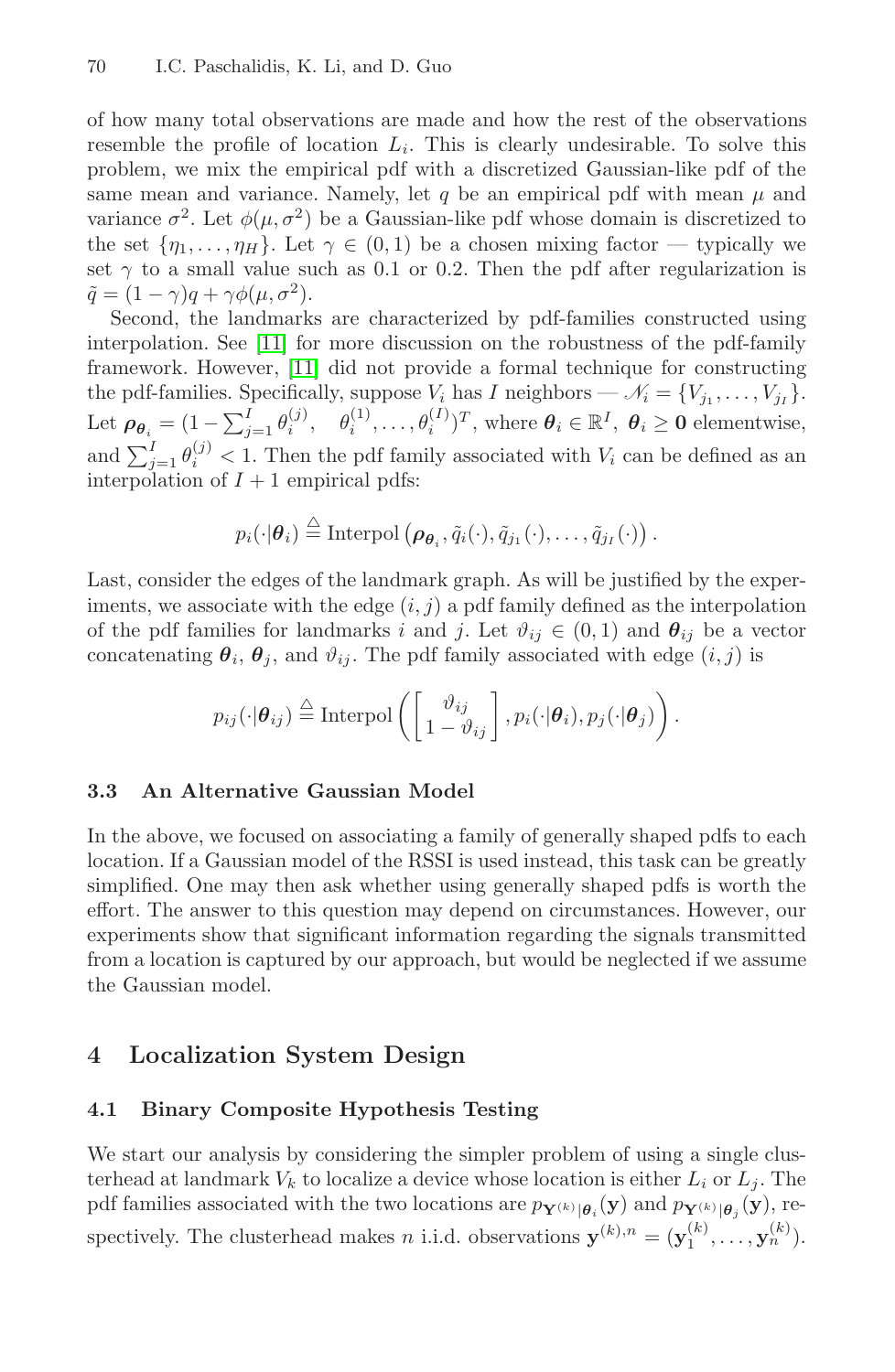The likelihood of obtaining these measurements if  $L_i$  is the true location is  $p_{\mathbf{Y}^{(k)}|\theta_i}(\mathbf{y}^{(k),n}) = \prod_{l=1}^n p_{\mathbf{Y}^{(k)}|\theta_i}(\mathbf{y}^{(k)}_l).$ 

The problem at hand is a binary composite hypothesis testing problem for which the *Generalized Likelihood Ratio Test (GLRT)* is commonly used. The GLRT compares the normalized generalized log-likelihood ratio

$$
X_{ijk}(\mathbf{y}^{(k),n}) = \frac{1}{n} \log \frac{\sup_{\theta_i \in \Omega_i} p_{\mathbf{Y}^{(k)} | \theta_i}(\mathbf{y}^{(k),n})}{\sup_{\theta_j \in \Omega_j} p_{\mathbf{Y}^{(k)} | \theta_j}(\mathbf{y}^{(k),n})}
$$

to a threshold  $\lambda$ , and declares  $L_i$  whenever

$$
\mathbf{y}^{(k),n} \in \mathscr{S}_{ijk,n}^{GLRT} \stackrel{\triangle}{=} \{\mathbf{y}^n \mid X_{ijk}(\mathbf{y}^n) \geq \lambda\},\
$$

and  $L_j$  otherwise. There are two types of error (referred to as type I and type II, respectively) with probabilities

$$
\alpha_{ijk,n}^{GLRT}(\boldsymbol{\theta}_j) = \mathbf{P}_{\boldsymbol{\theta}_j}[\mathbf{y}^{(k),n} \in \mathscr{S}_{ijk,n}^{GLRT}],
$$
  

$$
\beta_{ijk,n}^{GLRT}(\boldsymbol{\theta}_i) = \mathbf{P}_{\boldsymbol{\theta}_i}[\mathbf{y}^{(k),n} \notin \mathscr{S}_{ijk,n}^{GLRT}],
$$

where  $\mathbf{P}_{\theta_j}[\cdot]$  (resp.  $\mathbf{P}_{\theta_i}[\cdot]$ ) is a probability evaluated assuming that  $L_j$  (resp. Li) is the true location. We will use the term *exponent* to refer to the quantity  $\lim_{n\to\infty} \frac{1}{n} \log \mathbf{P}[\cdot]$  for some probability  $\mathbf{P}[\cdot]$ ; if the exponent is d then the probabilities approaches zero as  $e^{-nd}$ .

For any sequence of observations  $y^n = (y_1, \ldots, y_n)$ , the empirical measure (or type) is given by  $\mathbf{L}_{\mathbf{y}^n} = (L_{\mathbf{y}^n}(\sigma_1), \ldots, L_{\mathbf{y}^n}(\sigma_{|\Sigma|}))$ , where

<span id="page-5-1"></span>
$$
L_{\mathbf{y}^n}(\sigma_i) = \frac{1}{n} \sum_{j=1}^n \mathbf{1}\{\mathbf{y}_j = \sigma_i\}, \qquad i = 1, \ldots, |\Sigma|,
$$

and  $1\{\cdot\}$  $1\{\cdot\}$  denotes the indicator function. We will denote the set of all possible types of sequences of length n by  $\mathscr{L}_n = {\mathcal{V} \mid \nu = \mathbf{L}_{\mathbf{v}^n}}$  for some  $\mathbf{y}^n$  and the type class of a probability law  $\nu$  by  $T_n(\nu) = {\bf y}^n \in \Sigma^{n'} | {\bf L}_{\bf y}^n = \nu$ . Last, recall that the Kullback-Leibler (KL) distance of  $\nu$  from another pdf  $\mu$  is

$$
D(\nu \| \mu) = \sum_{i=1}^{\left|\mathcal{L}\right|} \nu(\sigma_i) \log \frac{\nu(\sigma_i)}{\mu(\sigma_i)}.
$$
\n(7)

<span id="page-5-0"></span>In our previous work [8] we derived bounds on the type I and type II error probability exponents:

$$
\limsup_{n \to \infty} \frac{1}{n} \log \alpha_{ijk,n}^{GLRT}(\boldsymbol{\theta}_j) \le -\lambda,
$$
\n(8)

$$
\limsup_{n \to \infty} \frac{1}{n} \log \beta_{ijk,n}^{GLRT}(\boldsymbol{\theta}_i) \le - \inf_{\mathbf{Q} \in \mathcal{D}_{ijk}} D(\mathbf{Q} \| \mathbf{P}_{\boldsymbol{\theta}_i}),
$$
\n(9)

for all  $\theta_j \in \Omega_j$  and  $\theta_i \in \Omega_i$ , where

$$
\mathscr{D}_{ijk} = \{\mathbf{Q}|\inf_{\boldsymbol{\theta}_j}D(\mathbf{Q}\|\mathbf{P}_{\boldsymbol{\theta}_j}) - \inf_{\boldsymbol{\theta}_i}D(\mathbf{Q}\|\mathbf{P}_{\boldsymbol{\theta}_i}) < \lambda\}.
$$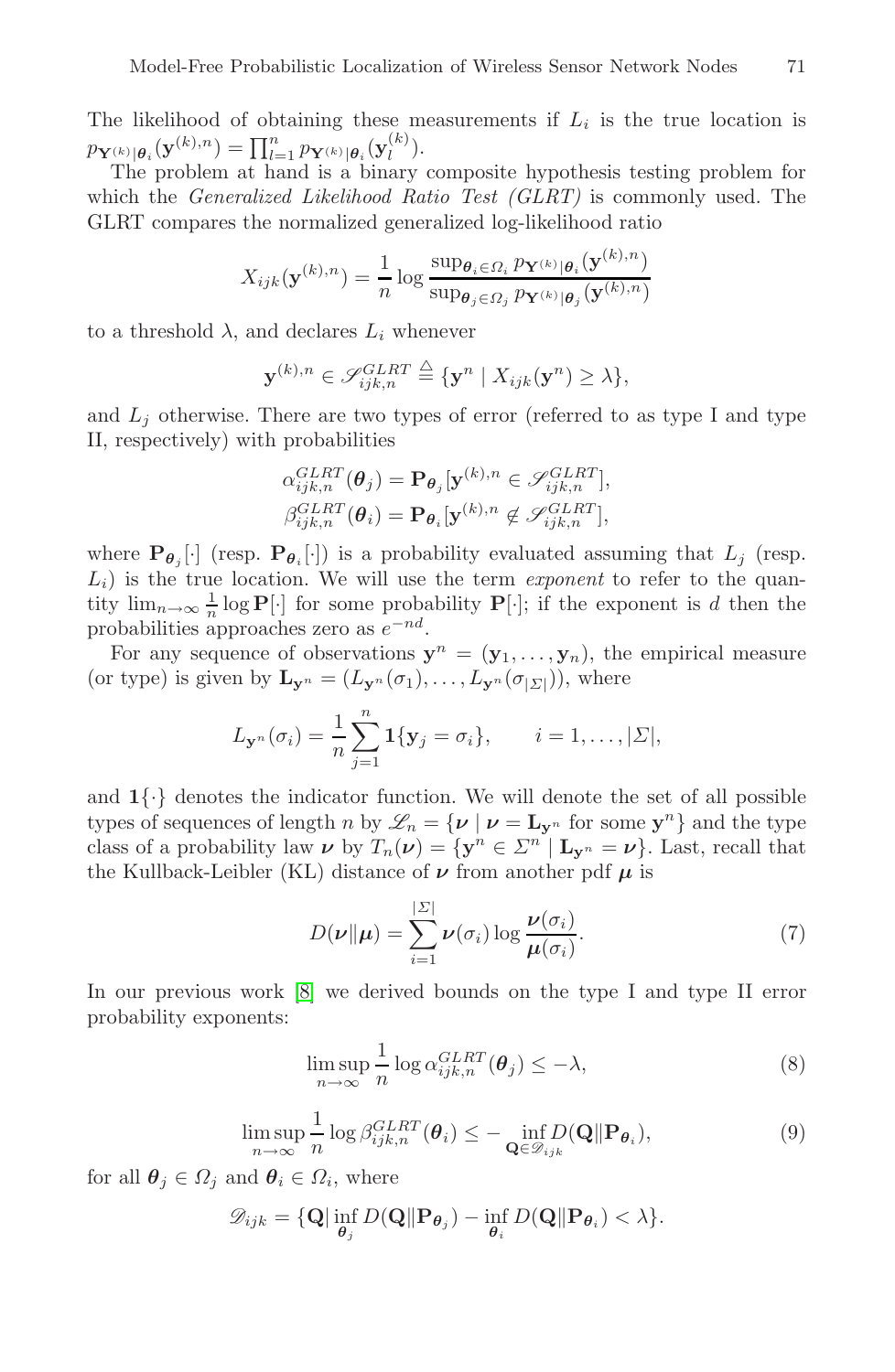### <span id="page-6-0"></span>**4.[2](#page-5-0) Determining the Optimal Threshold**

It can be seen from (8) and (9) that the exponent of the type I error probability is increasing with  $\lambda$  but the exponent of the type II error probability is nonincreasing with  $\lambda$ . We have no preference between the two types of error, thus, we wish to balance the two exponents and determine the value of  $\lambda$  at which they become equal.

The exponent of the type I error is simply obtained from (8). The type II error exponent from (9) is equivalent to

$$
Z_{ijk}(\lambda, \theta_i) = \min_{\mathbf{G}} D(\mathbf{Q} \|\mathbf{P}_{\theta_i})
$$
  
s.t. 
$$
\min_{\theta_j} D(\mathbf{Q} \|\mathbf{P}_{\theta_j}) - D(\mathbf{Q} \|\mathbf{P}_{\theta_i}) \leq \lambda, \ \forall \theta_i.
$$
 (10)

The worst case exponent over  $\theta_i \in \Omega_i$  is given by

$$
Z_{ijk}(\lambda) = \min_{\boldsymbol{\theta}_i} Z_{ijk}(\lambda, \boldsymbol{\theta}_i).
$$

Problem (10) is nonconvex; we use dual relaxation to obtain a quantity that is easier to compute. Let  $\bar{Z}_{ijk}(\lambda, \theta_i)$  be the optimal value of the dual of (10); by weak duality it follows  $Z_{ijk}(\lambda, \theta_i) \geq \bar{Z}_{ijk}(\lambda, \theta_i)$ . It can be verified that there exists a  $\lambda_{iik}^* > 0$  such that  $\bar{Z}_{ijk}(\lambda_{ijk}^*) = \lambda_{iik}^*$ . Furthermore, both error exponents in (8) and (9) are no smaller than  $\lambda_{ijk}^*$ .

Now suppose the clusterhead at  $V_k$  has obtained the measurements  $\mathbf{y}^{(k),n}$  and seeks to decide the device location between  $L_i$  and  $L_j$ . The clusterhead has the option of using the GLRT by comparing  $X_{ijk}(\mathbf{y}^{(k),n})$  to the threshold  $\lambda^*_{ijk}$ , or comparing  $X_{jik}(\mathbf{y}^{(k),n})$  to a threshold  $\lambda^*_{jik}$  that can be obtained in exactly the same way as  $\lambda_{ijk}^*$ . We thus let

$$
d_{ijk} = \max\{\lambda^*_{ijk}, \lambda^*_{jik}\},\tag{11}
$$

and set  $(\bar{i}, \bar{j}) = (i, j)$  if  $\lambda_{ijk}^*$  is the maximizer above; otherwise set  $(\bar{i}, \bar{j}) = (j, i)$ . Define the maximum probability of error as

$$
P^{(e)}_{ijk,n} \stackrel{\triangle}{=} \max\{\max_{\boldsymbol{\theta}_{\bar{j}}} \alpha^{GLRT}_{\bar{i}\bar{j}k,n}(\boldsymbol{\theta}_{\bar{j}}), \max_{\boldsymbol{\theta}_{\bar{i}}} \beta^{GLRT}_{\bar{i}\bar{j}k,n}(\boldsymbol{\theta}_{\bar{i}})\}.
$$

<span id="page-6-1"></span>The following result provides a performance guarantee.

**Proposition 1.** Suppose that the clusterhead at  $V_k$  uses the GLRT and com*pares*  $X_{\bar{i}jk}(\mathbf{y}^{(k),n})$  *to*  $d_{ijk}$ *. Then, the maximum probabilit[y of](#page-6-0) error satisfies* 

$$
\limsup_{n \to \infty} \frac{1}{n} \log P_{ijk,n}^{(e)} \le -d_{ijk}.
$$

#### **4.3 Multiple Composite Hypothesis Testing**

We assume without loss of generality that the clusterheads  $1, 2, \ldots, K$  are placed at positions  $V_1, V_2, \ldots, V_K$ . Let  $d_{ijk}$  be the GLRT threshold obtained in Sec. 4.2 for each location pair  $(i, j)$ ,  $i < j$ , and clusterhead k.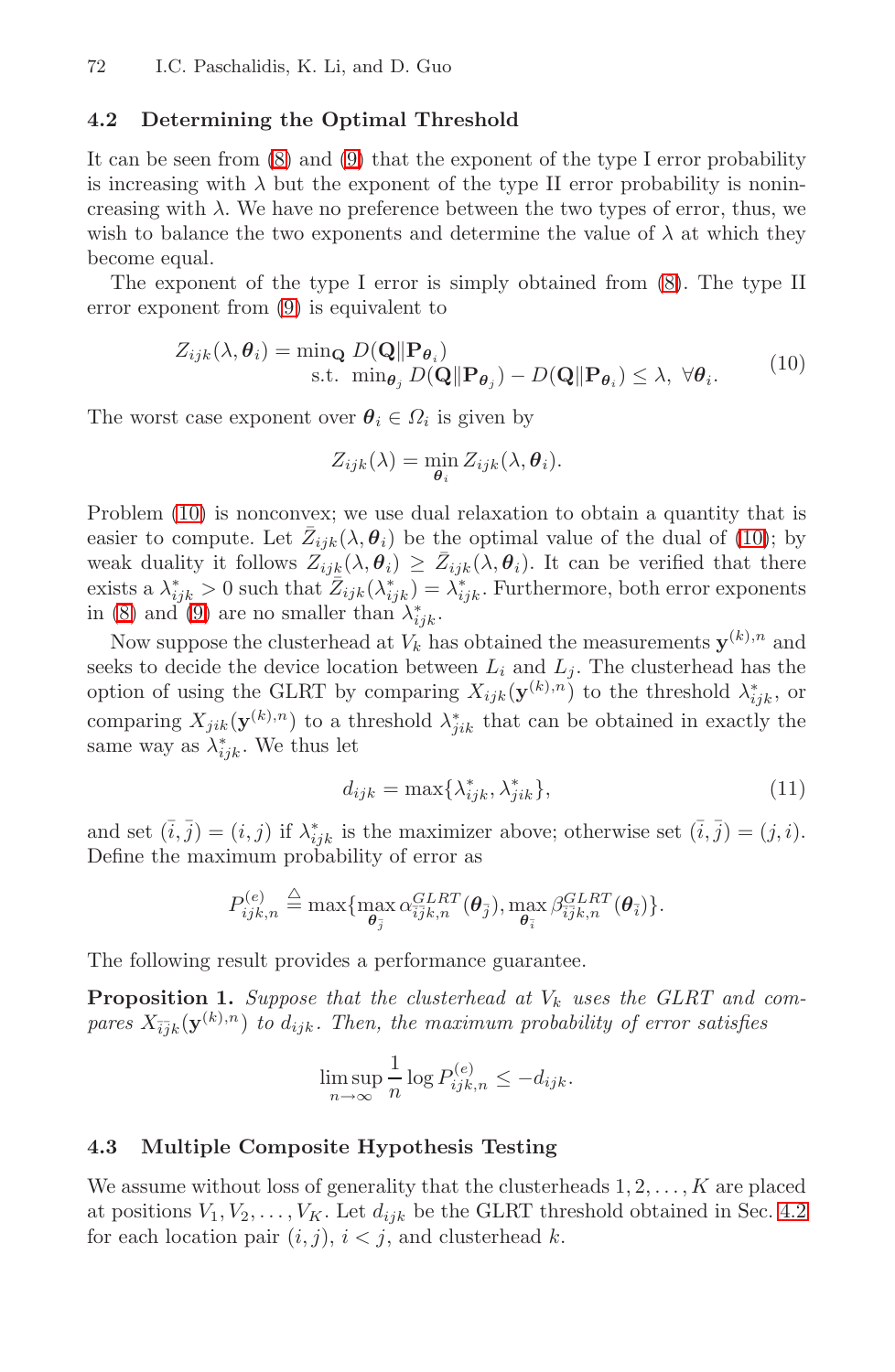We make  $N-1$  binary decisions with the GLRT. Specifically, we first compare  $L_1$  with  $L_2$  to accept one hypothesis, then compare the accepted hypothesis with  $L_3$ , so on and so forth. For each one of these  $L_i$  vs.  $L_j$  decisions we use a single clusterhead  $k$  as detailed in Sec. 4.1, hence the exponent of error probability is bounded by  $d_{ijk}$ . All in all we make  $N-1$  binary hypothesis tests, each involving a single (potentially different) clusterhead. These clusterheads can collaborate in a distributed fashion as we have shown in [11] to make the final decision.

#### **4.4 Clusterhead Placement**

Being able to optimize clusterhead placement is one important benefit of our hypothesis testing approach, which produced error bounds that can serve as the criterion. Consider an arbitrary placement of K clusterheads. More specifically, let *Y* be any subset of the set of potential clusterhead positions *B* with cardinality K. Let  $\mathbf{x}(\mathscr{Y})=(x_1(\mathscr{Y}),\ldots,x_M(\mathscr{Y}))$  where  $x_k(\mathscr{Y})$  is the indicator function of  $B_k$  being in  $\mathscr Y$ . The objective of [clus](#page-12-8)terhead placement problem is to minimize the worst case probability of lo[caliz](#page-6-1)ation error, that is, to find  $\epsilon^*$  as

$$
\epsilon^* = \max_{\mathcal{Y}} \min_{\substack{i,j=1,\ldots,N \\ i < j}} \max_{k: x_k(\mathcal{Y})=1} d_{ijk}.\tag{12}
$$

This combinatorial optimization problem can be rewritten as a mixed integer linear programming problem (MILP). Although it is NP-hard, it can be solved efficiently by using a special purpose algorithm from [12].

We will use the decision rule outlined in Section 4.3 and for every region pair  $(i, j)$  we will rely on the clusterhead at  $B_{k_{ij}^*}$  to make the corresponding decision. The following theorem establishes a performance guarantee.

**Proposition 2.** *Place clusterheads according*  $\mathscr{Y}^* \triangleq \{B_k | x_k^* = 1\}$  *and for every*  $(i, j)$  *select one clusterhead with index*  $k_{ij}^*$  *so that*  $d_{ijk_{ij}}^* = \max_{k:x_k(\mathscr{Y})=1} d_{ijk}$ . *Then, the worst case probability of error for the decision rule described in Sec-* $\lim_{n \to \infty} 4.3$ ,  $P_n^{(e), opt}$ , satisfies

$$
\limsup_{n \to \infty} \frac{1}{n} \log P_n^{(e), opt} \le -\epsilon^*.
$$
\n(13)

#### **5 Experiments**

Our testbed is set up on the first floor of a Boston University building (see Fig. 4), and uses MPR2400 (MICAz) motes from Crossbow Technology Inc.

## **5.1 Testing PDF Interpolations**

We have proposed a rather sophisticated interpolation technique for generating location profiles. One concern is: if the interpolated pdfs were merely low-quality approximations of the actual pdfs, then we might be better off using a Gaussian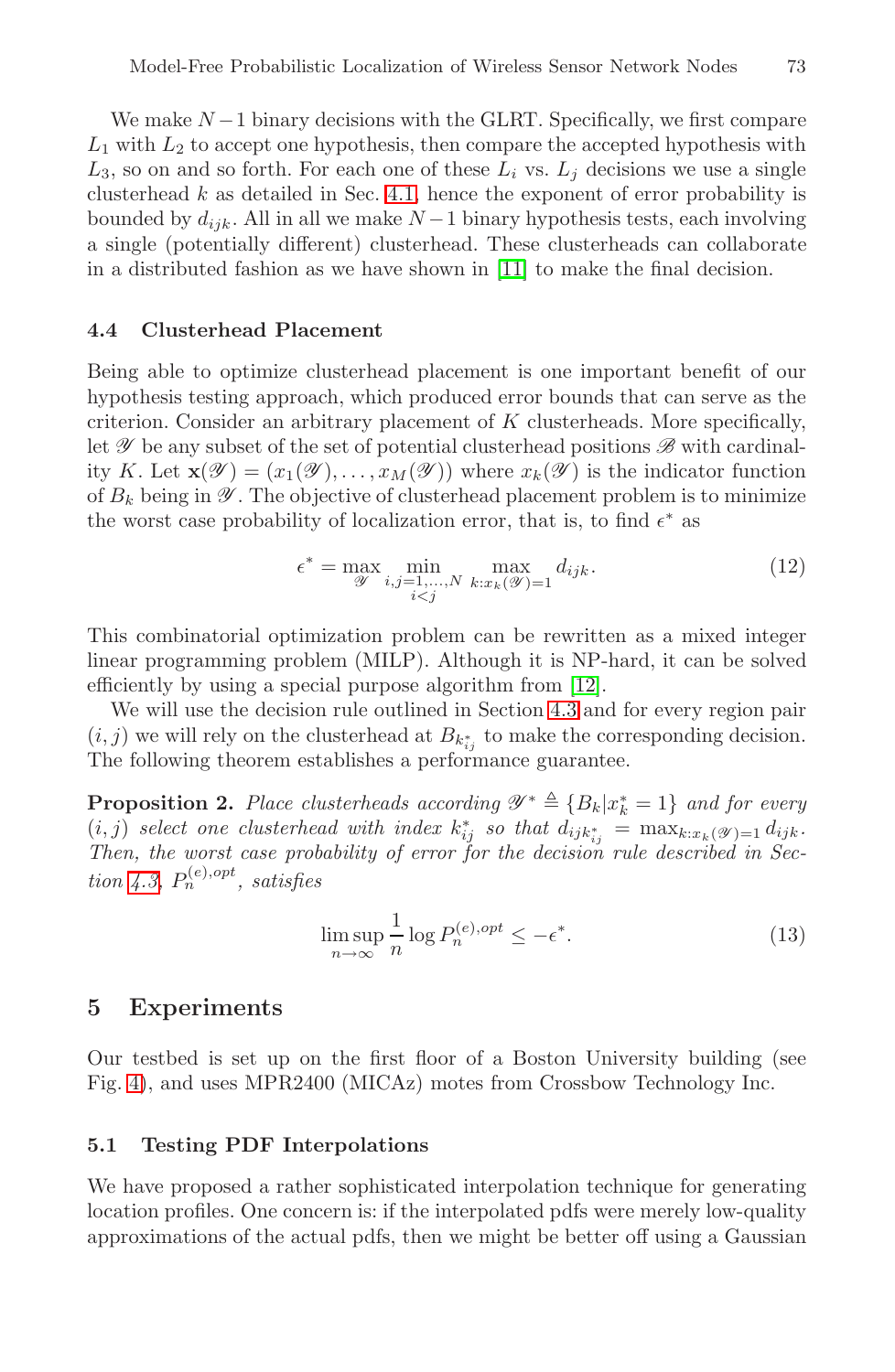approximation, which is computationally cheaper. In our experiments however, the interpolated pdfs did a very good job preserving the information that resides in the shapes of the empirical pdfs. As will be shown, the decision accuracy using the interpolated pdfs dominates that of the Gaussian approximation by a significant mar[gin](#page-12-1). Another question that we attempt to answer is: At what length scale does pdf interpolation make sense? It turns out that the interpolation is very meaningful when the two end points are about 30 feet (or 9 meters) apart, but not when they are 75 feet apart.

Id[ea](#page-12-1)lly, and in order to improve accuracy, one would like to place landmarks as close as possible implying that we would need to interpolate between points that are 30 feet (or less) apart. However, it turns out that interpolations over points that are less than 30 feet apart may not be worth the effort. This is consistent with results reported in [2], which have shown that when the spacing of "reference signatures" goes below roughly 10 meters, the improvement in performance diminishes. (The spacing of the "reference signatures" is analogous to the distance between the two end-point locations in our pdf interpolation.) This result reinforces that of [2], as both indicate that taking empirical measurements at a spacial density of less than 9 or 10 meters apart, or roughly 1 per 25 sq. meters, carries diminishing benefit.

This experiment is conducted in a corridor of roughly 75 feet long, mapped to 6 locations roughly 15 feet apart. A clusterhead (the receiver) is placed at location 1. To measure the signals transmitted from each location, one of the coauthors stood at that location holding a transmitting mote, which sends a packet every 5 seconds. We chose to have a person hold the mote because this is close to an actual application scenario. The clusterhead received the packets and recorded the RSSI values. During the experiment, a total of 150 packets were sent from each location. Due to packet loss, the number of actual samples taken by the clusterhead is less, but we still obtained more than 100 samples for each location. Then, we mix a Gaussian component into each of the six empirical distributions as described earlier with a mixing factor of 0.2, i.e., regularized empirical distribution  $= 0.8$  measured  $+ 0.2$  Gaussian. The empirical distributions for the six locations after regularization are denoted by  $q_1, q_2, \ldots, q_6$ .

We compare three interpolation methods. First, in what is labeled "short interpolation", the interpolated pdf of location i is generated using  $q_{i+1}$  and  $q_{i-1}$ :

$$
p_{i,\text{short}} = \text{Interpol}\left(\begin{bmatrix} 0.5\\0.5 \end{bmatrix}, q_{i-1}, q_{i+1}\right), i = 2, 3, 4, 5.
$$

Second, in what is labeled "long interpolation", the interpolated pdfs are generated using  $q_1$  and  $q_6$ :

$$
p_{i,\text{long}} = \text{Interpol}\left(\left[\frac{\frac{6-i}{i-1}}{\frac{5}{5}}\right], q_1, q_6\right), \quad i = 2, 3, 4, 5.
$$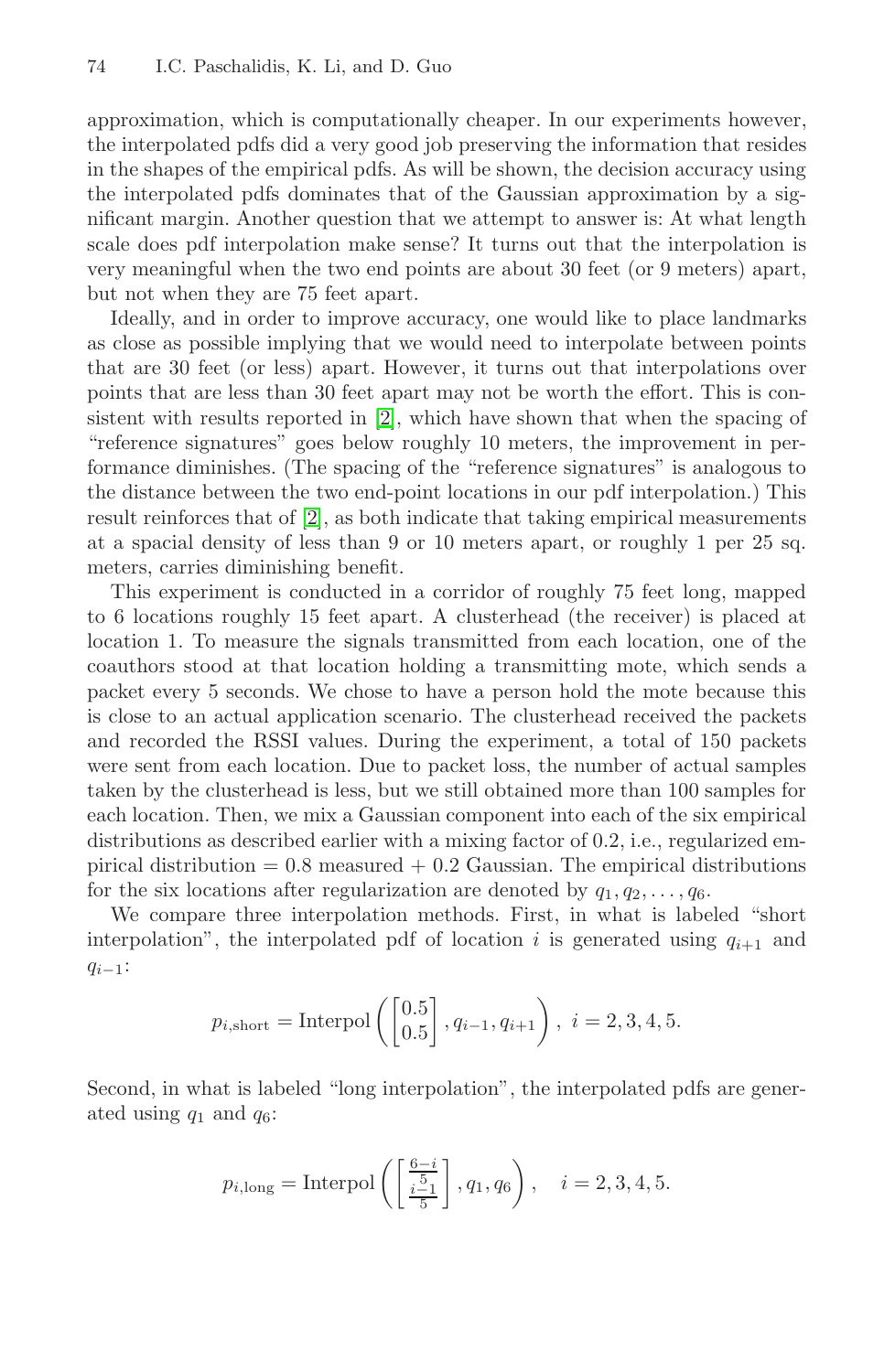<span id="page-9-0"></span>

**Fig. 1.** Visual comparison of interpolated pdfs for location 2. From left to right: empirical pdf, short (linear) interpolation, and Gaussian approximation.

Third, we adopt the Gaussian model instead a[nd](#page-9-0) interpolate the pdf of each location with adjacent locations:

$$
p_{i,\text{gaussian}} = \text{Interpol}\left(\begin{bmatrix} 0.5\\0.5\end{bmatrix}, \phi(\mu_{i-1}, \sigma_{i-1}^2), \phi(\mu_{i+1}, \sigma_{i+1}^2)\right)
$$
  
=  $\phi\left(\frac{\mu_{i-1} + \mu_{i+1}}{2}, \frac{\sigma_{i-1}^2 + \sigma_{i+1}^2}{2}\right), \qquad i = 2, 3, 4, 5.$ 

**Qualitative Study.** In the interest of space, we only vis[ual](#page-5-1)ly compare the short interpolation and the Gaussian approximation for location 2 in Fig. 1.

The short interpolation seems to capture some shape information of the actual pdf that is missed by the Gaussian model. For example, the empirical pdf is skewed to the l[eft](#page-10-0). The interpolated pdf also exhibits the skewness, while the Gaussian pdf is always symmetrical.

**Quantitative Study.** First, it is of interest to compare the qualities of the different interpolations using the Kullback-Leibler (K-L) distance (cf. Eq. (7)) as a metric of distance between pdfs. This information theoretic distance is closely related to statistics, including the results derived in the present paper; see Section 4.

The comparison is plotted in Fig. 2. It is very interesting to see that *the quality of short interpolation dominates that of the Gaussian model*. For example, the K-L distance of short-interpolation-to-empirical for location 4 is only a little over one third of that of the Gaussian model. For locations 2 and 3, the difference is roughly a factor of 1.5, which is still significant. The long interpolation on the other hand clearly departs significantly from the actual distribution.

## **5.2 Testing the Complete System**

Our localization system covers 10 rooms and the corridors, which are mapped to 30 landmarks, marked by either a green circle or a red square on the floor plan (Fig. 4). The landmark graph is then constructed resulting in 39 edges, or a total of 69 locations. Hence  $N = 69$ ,  $M = 30$  and  $1 \leq K \leq 30$  in this experiment. A mote is placed at the center of each landmark location, but only some of them will serve as clusterheads. All 30 motes are connected to a base MICAz through a mesh network. The base mote is docked on a Stargate node which forwards the beacon message back to server.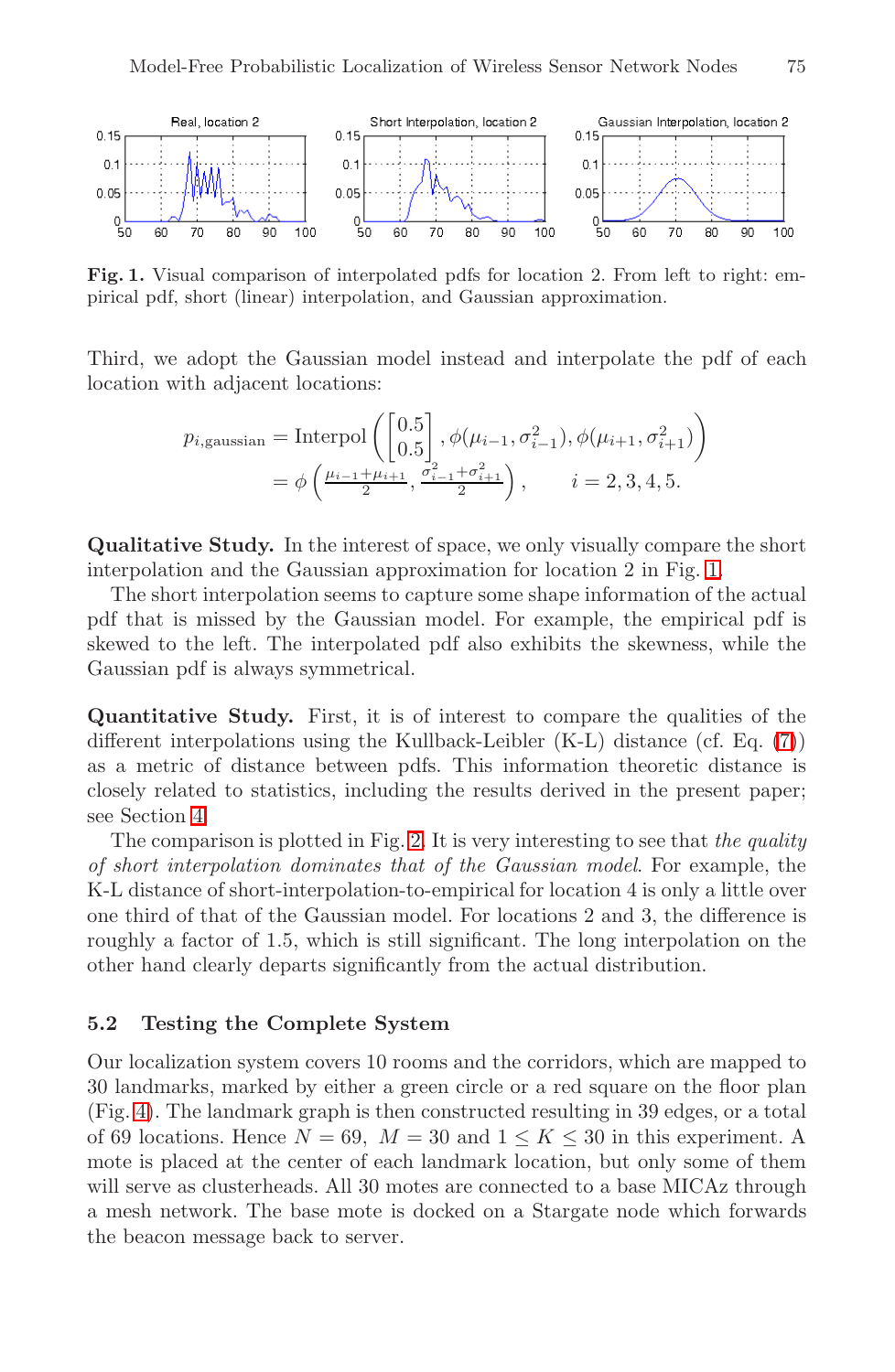<span id="page-10-0"></span>

<span id="page-10-2"></span>

**Fig. 2.** Kullback-Leibler distance comparison

**Fig. 3.** Localization result

<span id="page-10-1"></span>

**Fig. 4.** Floor plan with the landmarks for the testbed

The experimental validation of our localization approach can be divided into the five phases:

- **Phase [1](#page-2-0).** [We](#page-2-1) obtained t[he](#page-2-3) empirical pdfs for the landmarks corresponding to Eq. (1). With 30 motes placed at each landmark location, we scheduled them such that the motes took turns to broadcast packets, and when one was transmitting the others would listen and record the RSSI. A total of 200 packets were transmitted [by](#page-4-0) each mote. The data collection was repeated for the combinations of two frequencies and two power levels; details will be given below.
- **Phase 2.** We used the methods in Section 3 to construct the pdf families corresponding to Eqs. (2), (3) which are the descriptors of all 69 locations — both the landmarks and the edges of the landmark graph. Note that the interpolation technique allowed us to construct high quality descriptors without densely covering the area while collecting empirical measurements.
- **Phase 3.** We obtained  $d_{ijk}$  as described in Sec. 4.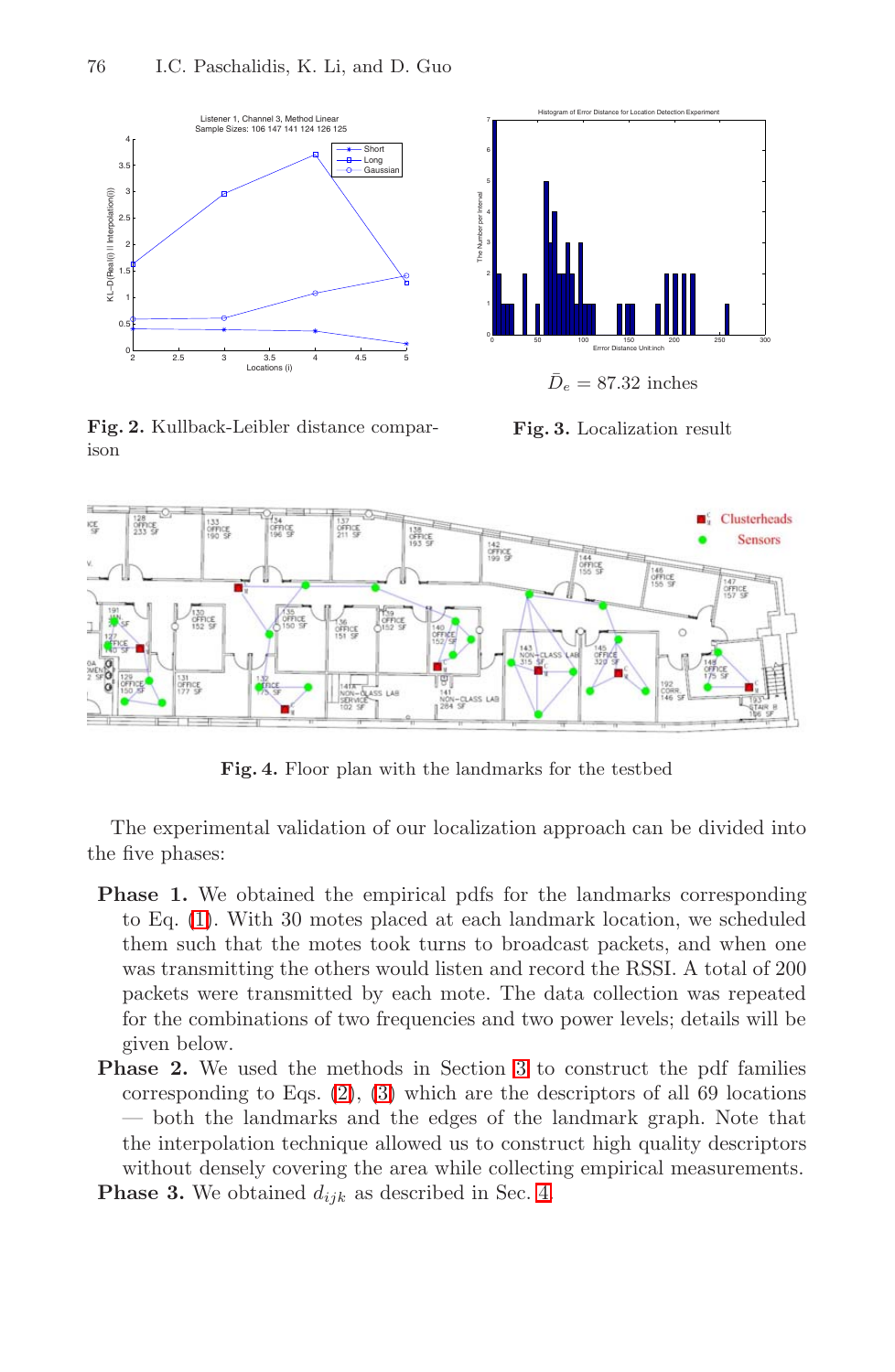- **Phase 4.** We solved the MILP to optimize clusterhead placement and simultaneously obtained the performance guarantee (Prop. 2). In the MILP formulation, we needed to input  $K$ , the total number of clusterheads. By varying K from 1 to 30, we discovered that the performance guarantee reached a satisfactory level after  $K = 7$ , and somewhat flattens afterward. Thus, we assigned 7 of the 30 motes as clusterheads. (Note the low clusterhead density needed by our system). The optimal placement is marked in Fig. 4 by the red squares.
- Phase 5. We placed motes in the coverage area, let them broadcast messages, then possibly move some of them and let them broadcast again, and finally let the clusterheads report their localization and movement detection decisions.

We le[t](#page-12-5) [P](#page-12-5)hase 1 (a completely automated procedure) stretch over 24 hours to acquire data under diverse conditions of the surrounding environment. Phase 2 takes virtually no time. Phase 3 is the most time-consuming part and takes another 24 hours on our computer, although further optimization of our code may reduce the computation time significantly. Phase 4 only takes about half an hour. All these steps only need to be done once.

We know from previou[s e](#page-10-2)xperiences that frequency and power diversity provide better performance [8]. We made 56 localization tests in random positions throughout the covered area. The mote to be located broadcasted 20 packets over the combination of 2 frequencies (2.410 GHz and 2.460 GHz) and 2 power levels (0 dBm and −10 dBm), with 5 packets for each combination. We achieved a mean error distance of 87.32 inches, which is better than our earlier result of 96.08 inches [8] based on techniques that do not use a formal method of pdf interpolation. The percentile of errors< 3 meters (118 inches) also improved from 80% to 87%. One may also count from Fig. 3 that the percentile of errors< 5 meters (197 inches) is 95%.

The total coverage area (we have excluded the rooms that are in the floor plan but to which we do not have access thus have not placed a mote) was  $1827 \text{ feet}^2$ , that is, about 61 feet<sup>2</sup> per landmark. With a mean error distance of  $\bar{D}_e = 7.3$  feet the mean area of "confusion" was  $7.3^2 = 53$  feet<sup>2</sup>. It is evident that we were able to achieve accuracy on the same order of magnitude as the area "covered" by a landmark; this is the best possible outcome with a "discretized" system such as ours. That is, the system was identifying the correct location or a neighboring location most of the time. We used a clusterhead density of 1 clusterhead per  $1827/7 = 261$  feet<sup>2</sup>. Note that our system is *not* based on the "proximity" to a clusterhead; the ratio of locations to clusterheads is 69/7, or about 10.

#### **6 Conclusion**

The paper reports a landmark-based localization system where each hypothesis is associated with a family of pdfs constructed by a pdf linear interpolation technique. Both theoretical and experimental justifications are provided.